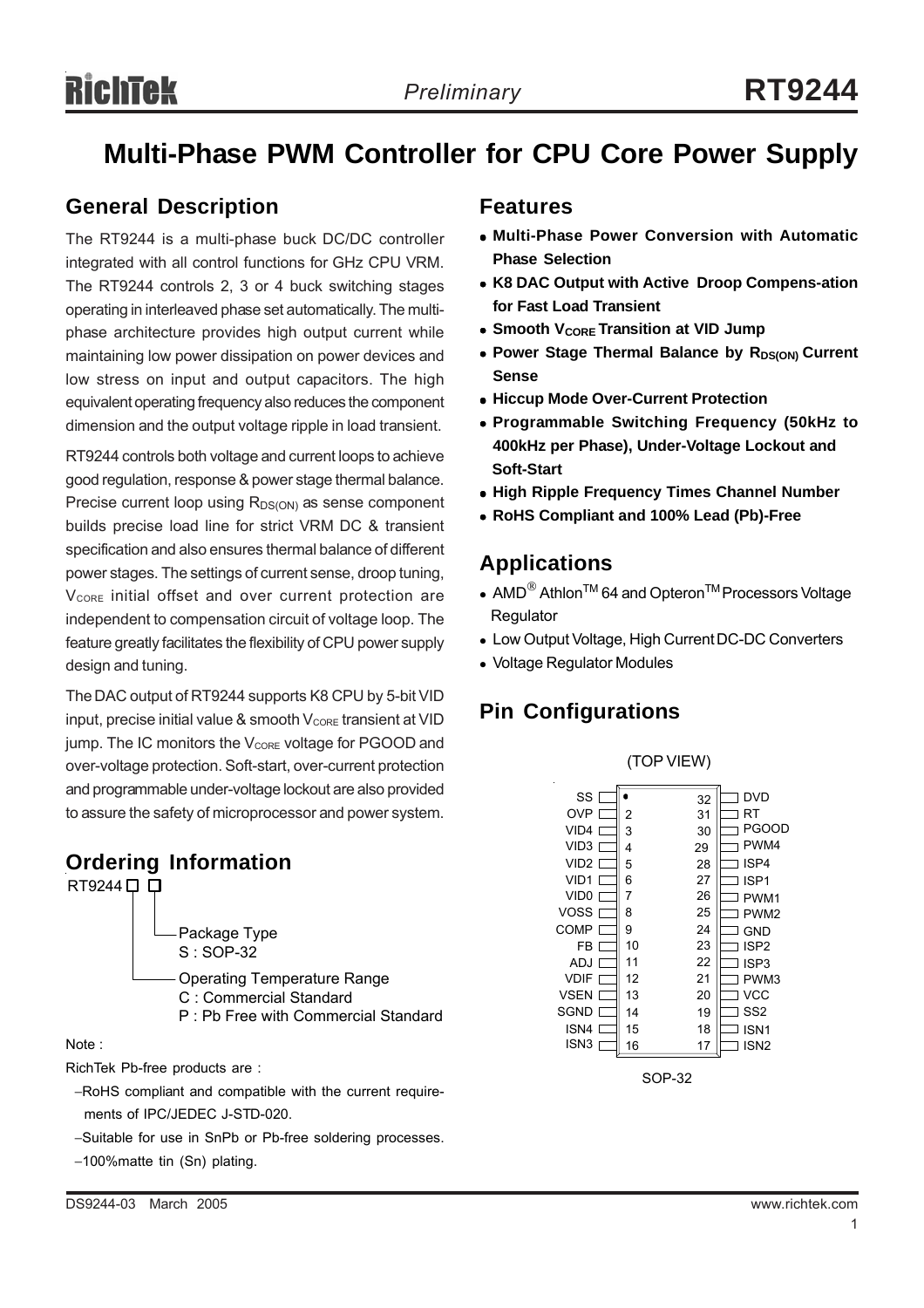# **Typical Application Circuit**

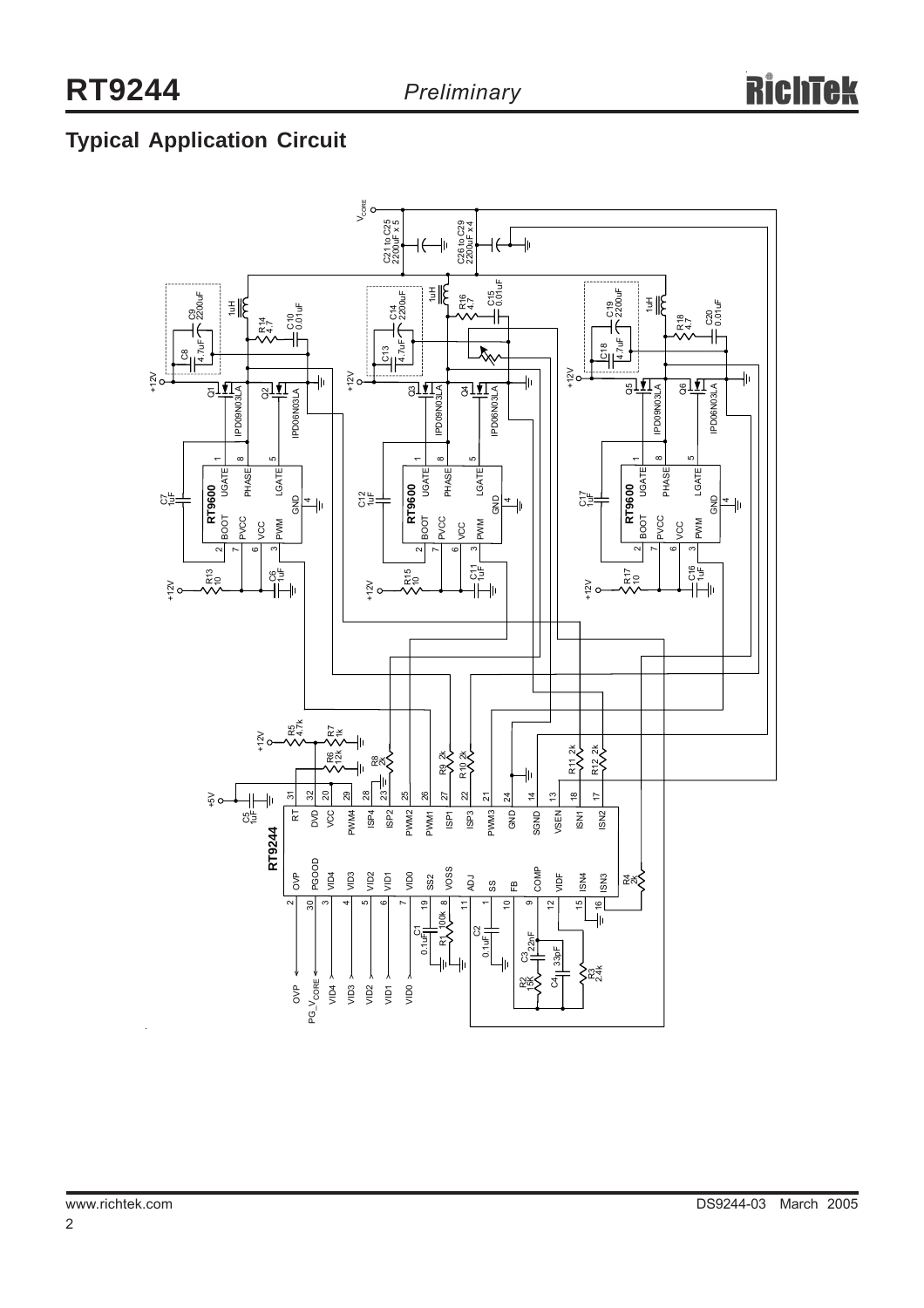## **Functional Pin Description**

## **SS (Pin 1)**

Connect this SS pin to GND with a capacitor to set the start time interval. Pull this pin below 1V (ramp valley of sawtooth wave in pulse width modulator) to shutdown the converter output.

## **OVP (Pin 2)**

Over voltage trip output.

## **VID4 (Pin 3), VID3 (Pin 4), VID2 (Pin 5), VID1 (Pin 6), VID0 (Pin 7)**

DAC voltage identification inputs for K8. These pins are internally pulled to 2.4V if left open.

## **VOSS (Pin 8)**

 $V_{CDEF}$  initial value offset. Connect this pin to GND with a resistor to set the offset value.

## **COMP (Pin 9)**

Output of the error amplifier and input of the PWM comparator.

## **FB (Pin 10)**

Inverting input of the internal error amplifier.

## **ADJ (Pin 11)**

Current sense output for active droop adjust. Connect a resistor from this pin to GND to set the load droop.

## **VDIF (Pin 12)**

 $V_{\text{CORE}}$  differential sense output.

## **VSEN (Pin 13)**

 $V_{\text{CORE}}$  differential sense positive input.

## **SGND (Pin 14)**

 $V_{\text{core}}$  differential sense negative input.

## **ISN1 (Pin 18), ISN2 (Pin 17), ISN3 (Pin 16) & ISN4 (Pin 15)**

 $R_{DS(ON)}$  current sense inputs from each individual converter channel sense component's GND node.

## **SS2 (Pin 19)**

DAC O/P ramping speed control for K8. Connect this pin

DS9244-03 March 2005 www.richtek.com

to GND with a capacitor to set the rising/falling time at VID jump.

## **VCC (Pin 20)**

IC power supply. Connect this pin to a 5V supply.

## **GND (Pin 21)**

Ground for the IC.

## **PWM1 (Pin 26), PWM2 (Pin 25), PWM3 (Pin 21) & PWM4 (Pin 29)**

PWM outputs for each driven channel. Connect these pins to the PWM input of the MOSFET driver. For systems which use 3 channels, connect PWM4 high. Two channel systems connect PWM3 and PWM4 high.

## **ISP1 (Pin 27), ISP2 (Pin 23), ISP3 (Pin 22) & ISP4 (Pin 28)**

R<sub>DS(ON)</sub> current sense inputs for each individual converter channel. Tie this pin to the component's sense node.

## **PGOOD (Pin 30)**

Power good open-drain output.

## **RT (Pin 31)**

Switching frequency setting. Connect this pin to GND with a resistor to set the frequency.



## **DVD (Pin 32)**

Programmable power UVLO detection input. Trip threshold  $= 2.0V$  at  $V_{DVD}$  rising.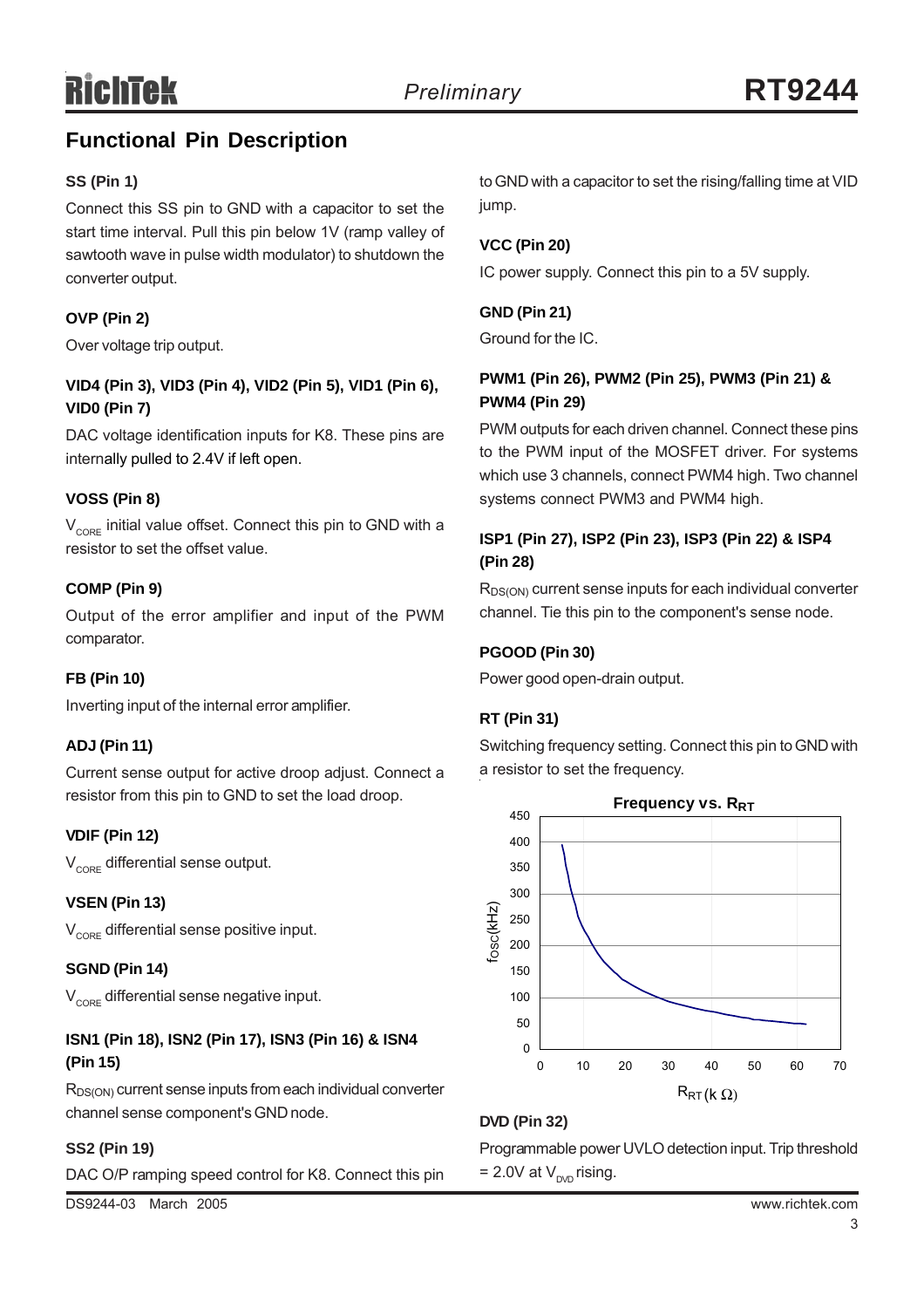# **Function Block Diagram**

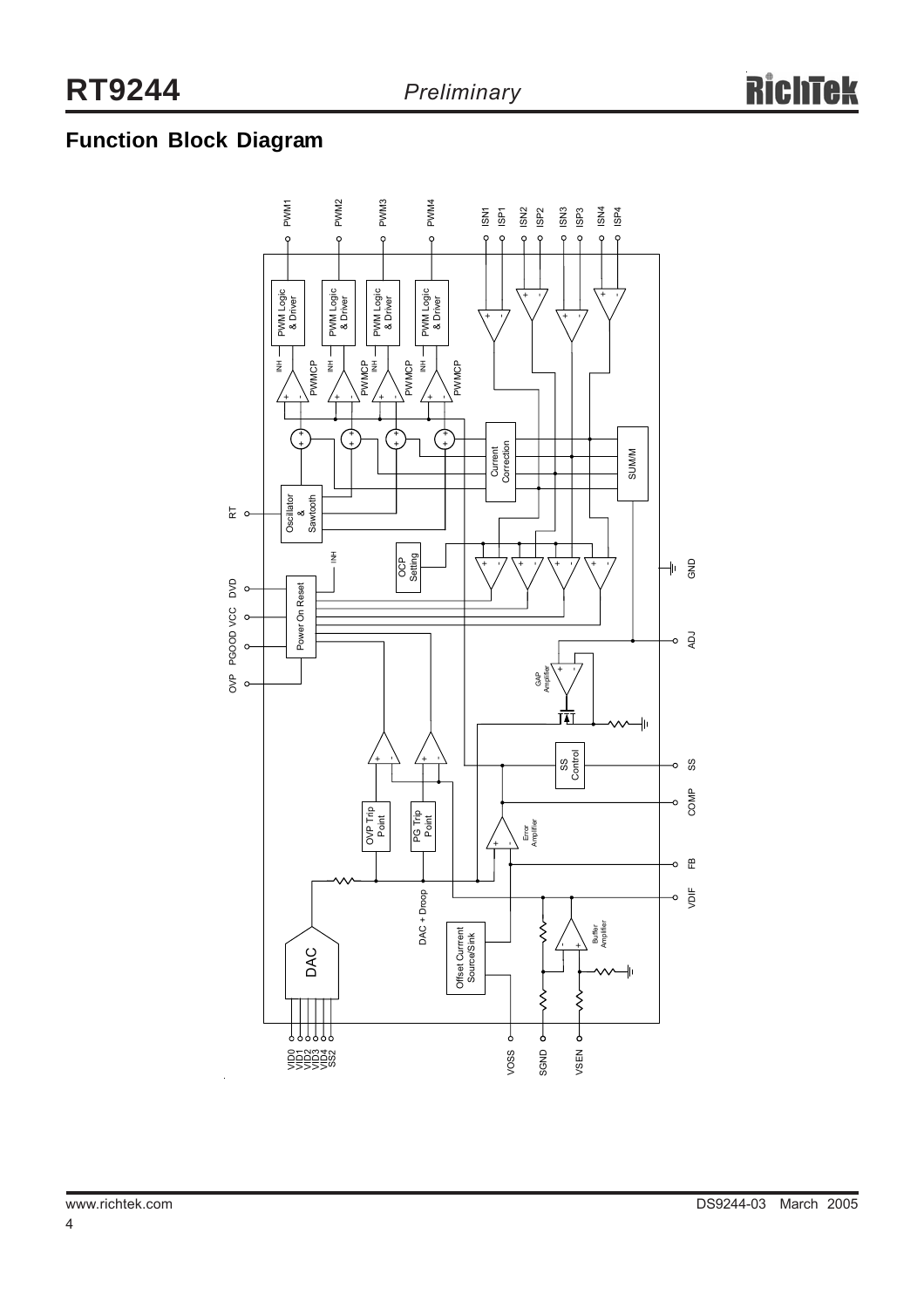|  |  | Table 1. Output Voltage Program |
|--|--|---------------------------------|
|--|--|---------------------------------|

| VID4         | VID <sub>3</sub> | VID <sub>2</sub> | VID1         | VID <sub>0</sub> | Nominal Output Voltage DACOUT |  |
|--------------|------------------|------------------|--------------|------------------|-------------------------------|--|
| $\pmb{0}$    | $\pmb{0}$        | $\pmb{0}$        | $\pmb{0}$    | $\pmb{0}$        | 1.550                         |  |
| $\pmb{0}$    | $\pmb{0}$        | $\pmb{0}$        | $\pmb{0}$    | $\mathbf{1}$     | 1.525                         |  |
| $\pmb{0}$    | $\pmb{0}$        | $\pmb{0}$        | $\mathbf{1}$ | $\pmb{0}$        | 1.500                         |  |
| $\pmb{0}$    | $\pmb{0}$        | $\pmb{0}$        | $\mathbf{1}$ | $\mathbf{1}$     | 1.475                         |  |
| $\pmb{0}$    | $\pmb{0}$        | $\mathbf{1}$     | $\pmb{0}$    | $\pmb{0}$        | 1.450                         |  |
| $\pmb{0}$    | $\pmb{0}$        | $\mathbf{1}$     | $\pmb{0}$    | $\mathbf{1}$     | 1.425                         |  |
| $\pmb{0}$    | $\pmb{0}$        | $\mathbf{1}$     | $\mathbf{1}$ | $\pmb{0}$        | 1.400                         |  |
| $\pmb{0}$    | $\pmb{0}$        | $\mathbf{1}$     | $\mathbf{1}$ | $\mathbf{1}$     | 1.375                         |  |
| $\pmb{0}$    | $\mathbf{1}$     | $\pmb{0}$        | $\pmb{0}$    | $\pmb{0}$        | 1.350                         |  |
| $\pmb{0}$    | $\mathbf{1}$     | $\pmb{0}$        | $\pmb{0}$    | $\mathbf{1}$     | 1.325                         |  |
| $\pmb{0}$    | $\mathbf{1}$     | $\pmb{0}$        | $\mathbf{1}$ | $\pmb{0}$        | 1.200                         |  |
| $\pmb{0}$    | $\mathbf{1}$     | $\pmb{0}$        | $\mathbf{1}$ | $\mathbf 1$      | 1.275                         |  |
| $\pmb{0}$    | $\mathbf{1}$     | $\mathbf{1}$     | $\pmb{0}$    | $\pmb{0}$        | 1.250                         |  |
| $\pmb{0}$    | $\mathbf{1}$     | $\mathbf{1}$     | $\pmb{0}$    | $\mathbf 1$      | 1.225                         |  |
| $\pmb{0}$    | $\mathbf 1$      | $\mathbf 1$      | $\mathbf{1}$ | $\pmb{0}$        | 1.200                         |  |
| $\pmb{0}$    | $\mathbf{1}$     | $\mathbf{1}$     | $\mathbf{1}$ | $\mathbf 1$      | 1.175                         |  |
| $\mathbf 1$  | $\pmb{0}$        | $\pmb{0}$        | $\pmb{0}$    | $\pmb{0}$        | 1.150                         |  |
| $\mathbf 1$  | $\pmb{0}$        | $\pmb{0}$        | $\pmb{0}$    | $\mathbf{1}$     | 1.125                         |  |
| $\mathbf 1$  | $\pmb{0}$        | $\pmb{0}$        | $\mathbf{1}$ | $\pmb{0}$        | 1.100                         |  |
| $\mathbf{1}$ | $\pmb{0}$        | $\pmb{0}$        | $\mathbf{1}$ | $\mathbf 1$      | 1.075                         |  |
| $\mathbf 1$  | $\pmb{0}$        | $\mathbf{1}$     | $\pmb{0}$    | $\pmb{0}$        | 1.050                         |  |
| $\mathbf{1}$ | $\pmb{0}$        | $\mathbf{1}$     | $\pmb{0}$    | $\mathbf{1}$     | 1.025                         |  |
| $\mathbf{1}$ | $\pmb{0}$        | $\mathbf 1$      | $\mathbf{1}$ | $\pmb{0}$        | 1.000                         |  |
| $\mathbf{1}$ | $\pmb{0}$        | $\mathbf{1}$     | $\mathbf{1}$ | $\mathbf{1}$     | 0.975                         |  |
| $\mathbf{1}$ | $\mathbf{1}$     | $\pmb{0}$        | $\pmb{0}$    | $\pmb{0}$        | 0.950                         |  |
| $\mathbf{1}$ | $\mathbf{1}$     | $\pmb{0}$        | $\pmb{0}$    | $\mathbf 1$      | 0.925                         |  |
| $\mathbf{1}$ | $\mathbf{1}$     | $\pmb{0}$        | $\mathbf{1}$ | $\pmb{0}$        | 0.900                         |  |
| $\mathbf{1}$ | $\mathbf{1}$     | 0                | $\mathbf{1}$ | $\mathbf{1}$     | 0.875                         |  |
| $\mathbf{1}$ | $\mathbf{1}$     | $\mathbf{1}$     | $\pmb{0}$    | $\pmb{0}$        | 0.850                         |  |
| $\mathbf{1}$ | $\mathbf{1}$     | $\mathbf{1}$     | $\pmb{0}$    | $\mathbf{1}$     | 0.825                         |  |
| $\mathbf{1}$ | $\mathbf{1}$     | $\mathbf{1}$     | $\mathbf{1}$ | $\pmb{0}$        | 0.800                         |  |
| $\mathbf 1$  | $\mathbf 1$      | $\mathbf{1}$     | $\mathbf{1}$ | $\mathbf 1$      | Shutdown                      |  |

Note: (1) 0 : Connected to GND

(2) 1 : Open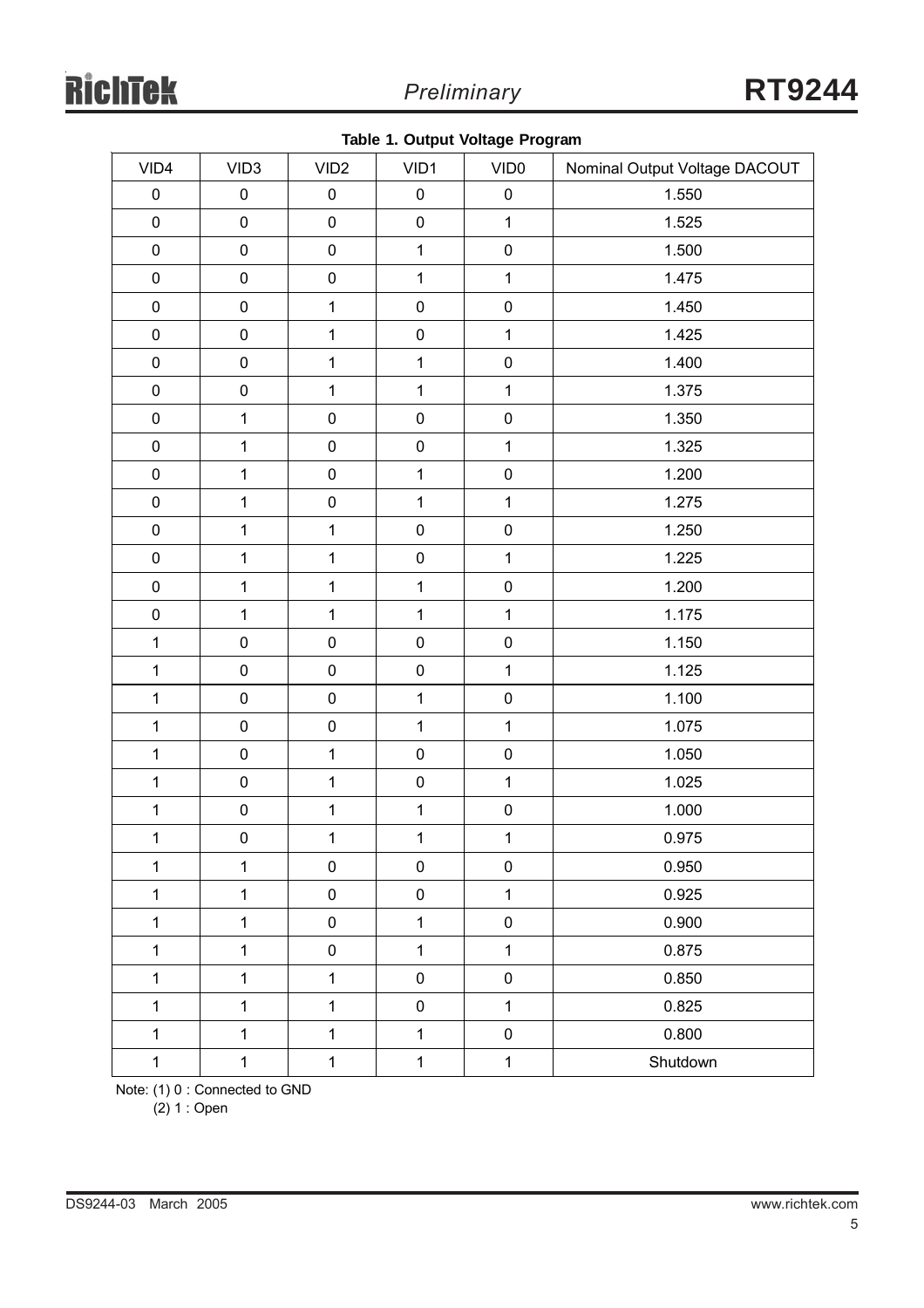

# **Absolute Maximum Ratings** (Note 1)

| • Package Thermal Resistance  |  |
|-------------------------------|--|
|                               |  |
|                               |  |
|                               |  |
|                               |  |
| • ESD Susceptibility (Note 2) |  |
|                               |  |
|                               |  |
|                               |  |

## **Recommended Operating Conditions** (Note 3)

## **Electrical Characteristics**

( $V_{CC}$  = 5V, T<sub>A</sub> = 25°C, unless otherwise specified)

| <b>Parameter</b>                |                    | Symbol                  | <b>Test Conditions</b>         | Min   | <b>Typ</b> | Max   | <b>Units</b> |
|---------------------------------|--------------------|-------------------------|--------------------------------|-------|------------|-------|--------------|
| V <sub>CC</sub> Supply Current  |                    |                         |                                |       |            |       |              |
| <b>Nominal Supply Current</b>   |                    | $I_{\rm CC}$            | PWM 1,2,3,4 Open               | --    | 12         |       | mA           |
| <b>Power-On Reset</b>           |                    |                         |                                |       |            |       |              |
| <b>POR Threshold</b>            |                    | <b>VCCRTH</b>           | V <sub>CC</sub> Rising         | 4.0   | 4.2        | 4.5   | $\vee$       |
| <b>Hysteresis</b>               |                    | <b>VCCHYS</b>           |                                | 0.2   | 0.5        | $-$   | $\vee$       |
| V <sub>DVD</sub> Threshold      | Trip (Low to High) | V <sub>DVDTP</sub>      | Enable                         | $-$   | 2.0        | --    | $\vee$       |
|                                 | <b>Hysteresis</b>  | <b>VDVDHYS</b>          |                                | --    | 50         | --    | mV           |
| <b>Oscillator</b>               |                    |                         |                                |       |            |       |              |
| <b>Free Running Frequency</b>   |                    | f <sub>OSC</sub>        | $R_{\text{RT}}$ = 12k $\Omega$ | 170   | 200        | 230   | kHz          |
| Frequency Adjustable Range      |                    | fosc_adJ                |                                | 50    | --         | 400   | kHz          |
| Ramp Amplitude                  |                    | $\Delta V$ OSC          | $R_{\text{RT}} = 12k\Omega$    | --    | 1.9        | --    | $\vee$       |
| Ramp Valley                     |                    | <b>V<sub>RV</sub></b>   |                                | --    | 1.0        | --    | $\vee$       |
| Maximum On-Time of Each Channel |                    |                         |                                | 62    | 66         | 75    | %            |
| RT Pin Voltage                  |                    | <b>V<sub>RT</sub></b>   | $R_{RT}$ = 12k $\Omega$        | 0.55  | 0.60       | 0.65  | $\vee$       |
| <b>Reference and DAC</b>        |                    |                         |                                |       |            |       |              |
| <b>DACOUT Voltage Accuracy</b>  |                    | $\Delta V_{\text{DAC}}$ | $V_{DAC} \geq 1V$              | $-1$  | --         | $+1$  | $\%$         |
|                                 |                    |                         | $V_{DAC}$ < 1V                 | $-10$ | --         | $+10$ | mV           |
| DAC (VID0-VID4) Input Low       |                    | <b>VILDAC</b>           |                                | --    | --         | 0.8   | V            |
| DAC (VID0-VID4) Input High      |                    | <b>VIHDAC</b>           |                                | 2.0   | --         | --    | V            |

*To be continued*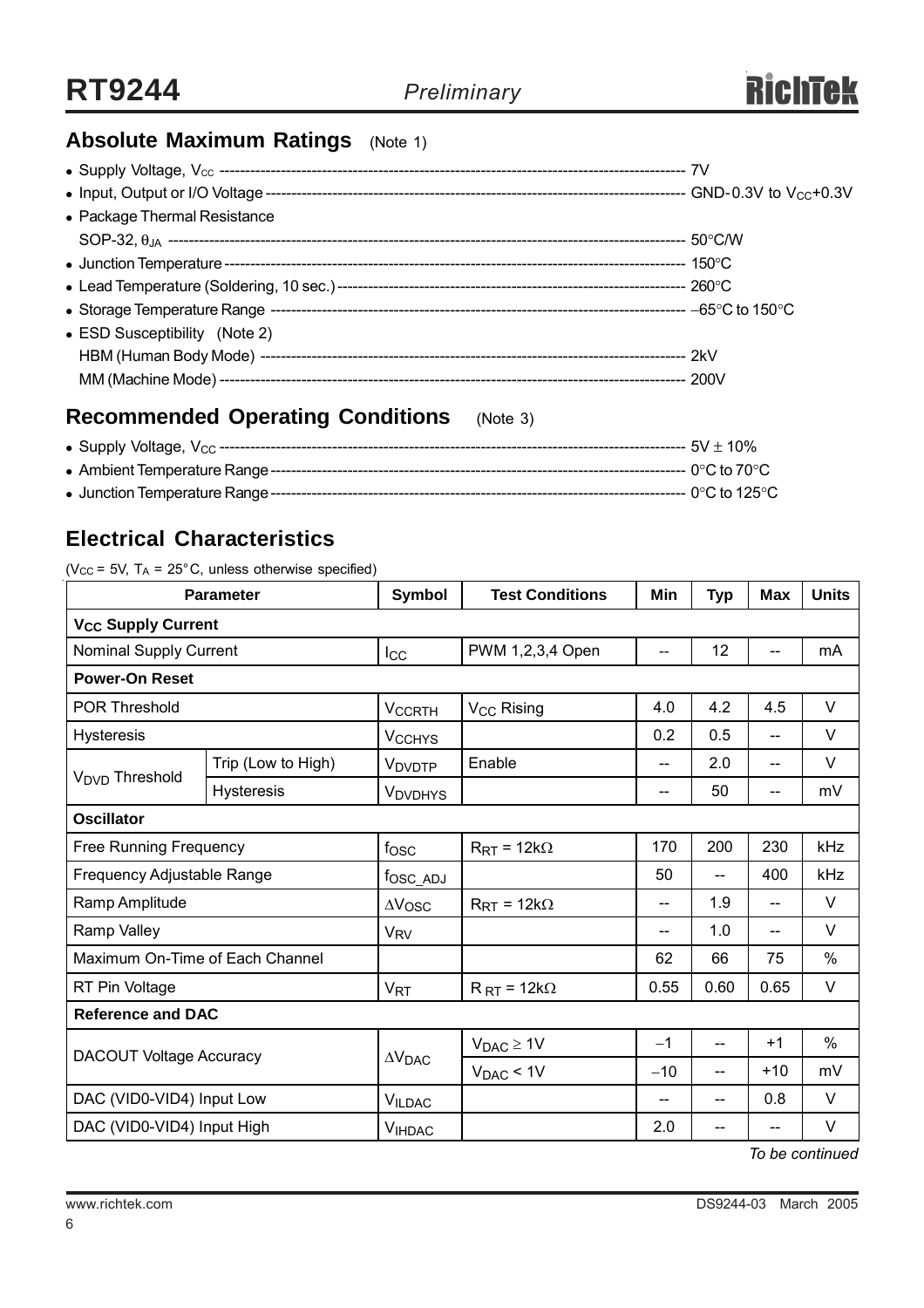**RichTek** 

| <b>Parameter</b>                      | Symbol              | <b>Test Conditions</b>         | Min   | <b>Typ</b> | <b>Max</b>                          | <b>Units</b> |  |
|---------------------------------------|---------------------|--------------------------------|-------|------------|-------------------------------------|--------------|--|
| DAC (VID0-VID4) Bias Current          | <b>BIAS_DAC</b>     |                                | 30    | 60         | 90                                  | $\mu$ A      |  |
| <b>VOSS Pin Voltage</b>               | V <sub>VOSS</sub>   | $RVOSS = 100k\Omega$           | 0.95  | 1.0        | 1.05                                | $\vee$       |  |
| <b>Error Amplifier</b>                |                     |                                |       |            |                                     |              |  |
| DC Gain                               |                     |                                | --    | 85         | --                                  | dB           |  |
| <b>Gain-Bandwidth Product</b>         | <b>GBW</b>          |                                | $- -$ | 10         | $-$                                 | <b>MHz</b>   |  |
| <b>Slew Rate</b>                      | <b>SR</b>           | $COMP = 10pF$                  | --    | 3          | $\hspace{0.05cm}$ $\hspace{0.05cm}$ | $V/\mu s$    |  |
| <b>Differential Sense Amplifier</b>   |                     |                                |       |            |                                     |              |  |
| Input Impedance                       | Z <sub>IMP</sub>    |                                | $-$   | 16         | --                                  | $k\Omega$    |  |
| Gain-Bandwidth Product                | <b>GBW</b>          |                                | --    | 10         | $-$                                 | <b>MHz</b>   |  |
| <b>Slew Rate</b>                      | <b>SR</b>           |                                | --    | 3          | $\overline{\phantom{a}}$            | $V/\mu s$    |  |
| <b>Current Sense GM Amplifier</b>     |                     |                                |       |            |                                     |              |  |
| ISP 1,2,3,4 Full Scale Source Current | <b>I</b> ISPFSS     |                                | 60    |            | --                                  | $\mu$ A      |  |
| ISP 1,2,3,4 Current for OCP           | <b>I</b> ISPOCP     |                                | --    | 80         | $\overline{\phantom{a}}$            | μA           |  |
| <b>Protection</b>                     |                     |                                |       |            |                                     |              |  |
| <b>SS Current</b>                     | Iss                 | $V_{SS} = 1V$                  | $-$   | 13         | $\overline{\phantom{a}}$            | $\mu$ A      |  |
| Over-Voltage Trip (VSEN/DACOUT)       | $\Delta$ OVT        |                                | --    | 140        | --                                  | $\%$         |  |
| <b>OVP Voltage</b>                    | Vove                | $I_{\text{OVP}} = 4 \text{mA}$ | --    | $-$        | 0.2                                 | $\vee$       |  |
| <b>Power Good</b>                     |                     |                                |       |            |                                     |              |  |
| Lower Threshold (VSEN/DACOUT)         | V <sub>PGOOD-</sub> | <b>VSEN Rising</b>             | --    | 92         | $- -$                               | $\%$         |  |
| <b>Output Low Voltage</b>             | <b>I</b> PGOODL     | $I_{PGOOD} = 4mA$              | --    | $-$        | 0.2                                 | $\vee$       |  |

**Note 1.** Stresses listed as the above "Absolute Maximum Ratings" may cause permanent damage to the device. These are for stress ratings. Functional operation of the device at these or any other conditions beyond those indicated in the operational sections of the specifications is not implied. Exposure to absolute maximum rating conditions for extended periods may remain possibility to affect device reliability.

**Note 2.** Devices are ESD sensitive. Handling precaution recommended.

**Note 3.** The device is not guaranteed to function outside its operating conditions.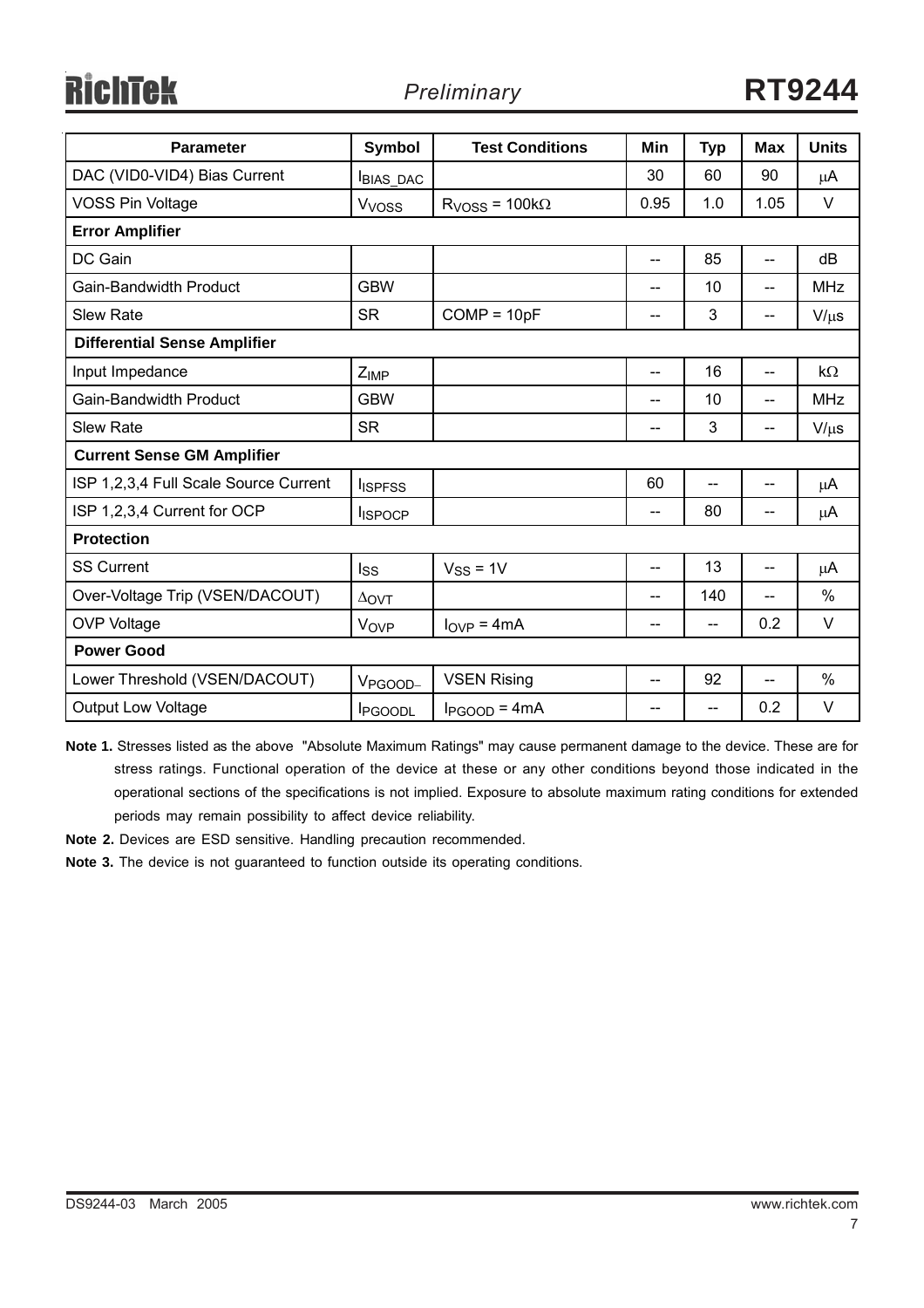# **Typical Operating Characteristics**













Time (100µs/Div)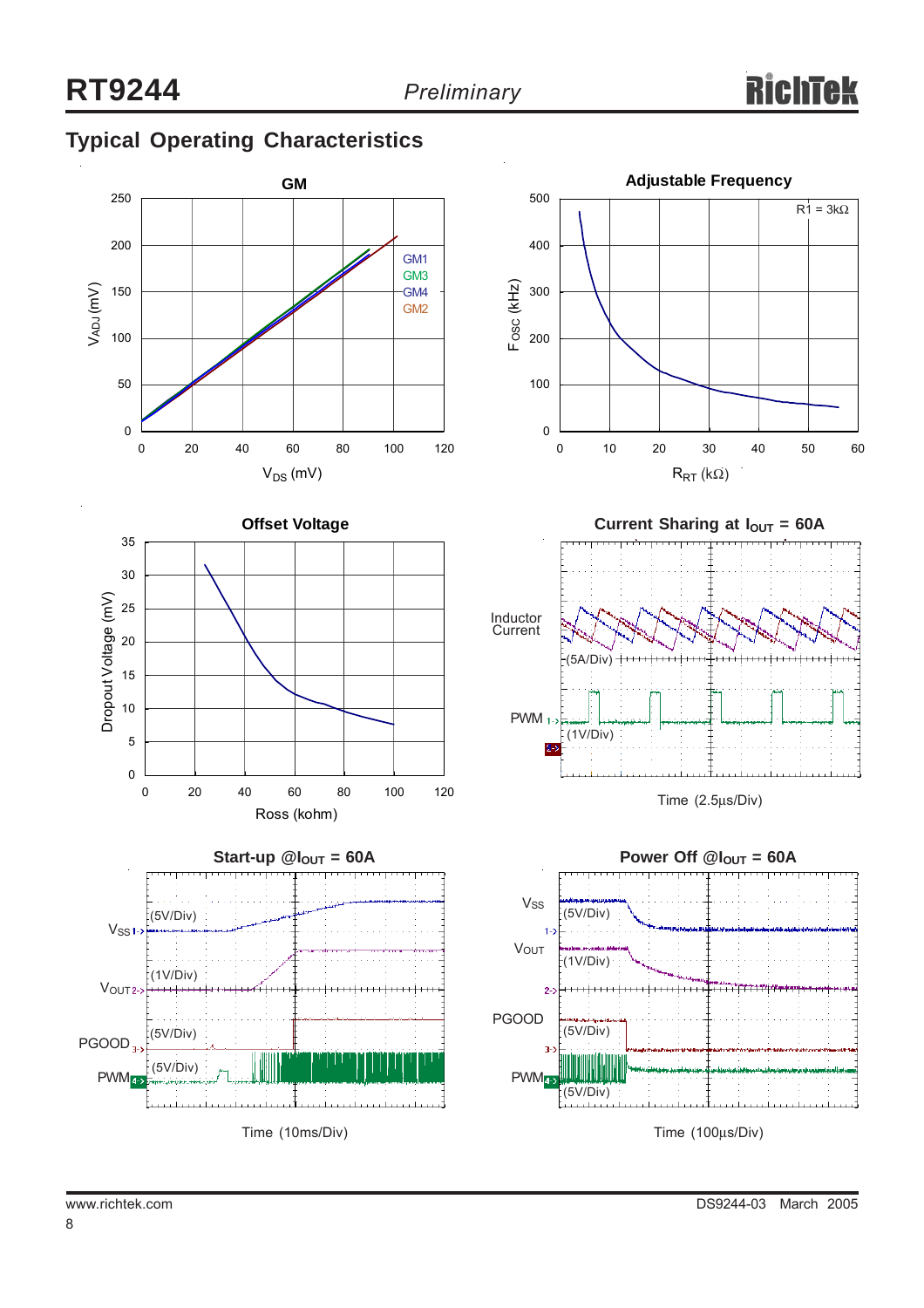## **Application Information**

RT9244 is a multi-phase DC/DC controller that precisely regulates CPU core voltage and balances the current of different power channels. The converter consisting of RT9244 and its companion MOSFET driver provides high quality CPU power and all protection functions to meet the requirement of modern VRM.

## **Voltage Control**

RT9244 senses the CPU  $V_{\text{CORE}}$  by an precise instrumental amplifier to minimize the voltage drop on PCB trace at heavy load. VSEN & SGND are the differential inputs. VDIF is the output node of the differential voltage & the input for PGOOD & OVP sense. The internal high accuracy  $V_{1D}$ DAC provides the reference voltage for K8 compliance. Control loop consists of error amplifier, multi-phase pulse width modulator, driver and power components. Like conventional voltage mode PWM controller, the output voltage is locked at the  $V_{RFF}$  of error amplifier and the error signal is used as the control signal  $V<sub>C</sub>$  of pulse width modulator. The PWM signals of different channels are generated by comparison of EA output and split-phase sawtooth wave. Power stage transforms  $V_{IN}$  to output by PWM signal on-time ratio.

## **Current Balance**

RT9244 senses the current of low side MOSFET in each synchronous rectifier when it is conducting for channel current balance and droop tuning. The differential sensing GM amplifier converts the voltage on the sense component (can be a sense resistor or the  $R_{DS(ON)}$  of the low side MOSFET) to current signal into internal balance circuit. The current balance circuit sums and averages the current signals and then produces the balancing signals injected to pulse width modulator. If the current of some power channel is greater than average, the balancing signal reduces the output pulse width to keep the balance.

## **Load Droop**

The sensed power channel current signals regulate the reference of DAC to form a output voltage droop proportional to the load current. The droop or so-called "active voltage positioning" can reduce the output voltage ripple at load transient and the LC filter size.

## **Fault Detection**

The chip detects  $V_{\text{CORF}}$  for over voltage and power good detection. The "hiccup mode" operation of over-current protection is adopted to reduce the short circuit current. The inrush current at the start up is suppressed by the soft start circuit through clamping the pulse width and output voltage.

## **Phase Setting and Converter Start Up**

RT9244 interfaces with companion MOSFET drivers (like RT9600, RT9602 series) for correct converter initialization. The tri-state PWM output (high, low and high impedance) pins sense the interface voltage at IC POR period (both  $V_{\rm CC}$  and DVD trip). The channel is enabled if the pin voltage is 1.2V less than  $V_{CC}$ . Please tie the PWM output to  $V_{CC}$ and the current sense pins to GND or left floating if the channel is unused. For 3-Channel application, connect PWM4 high.

## **Current Sensing Setting**

RT9244 senses the current of low side MOSFET in each synchronous rectifier when it is conducting for channel current balance and droop tuning. The differential sensing GM amplifier converts the voltage on the sense component (can be a sense resistor or the  $R_{DS(ON)}$  of the low side MOSFET) to current signal into internal circuit (see Figure 1).



Figure 1. Current Sense Circuit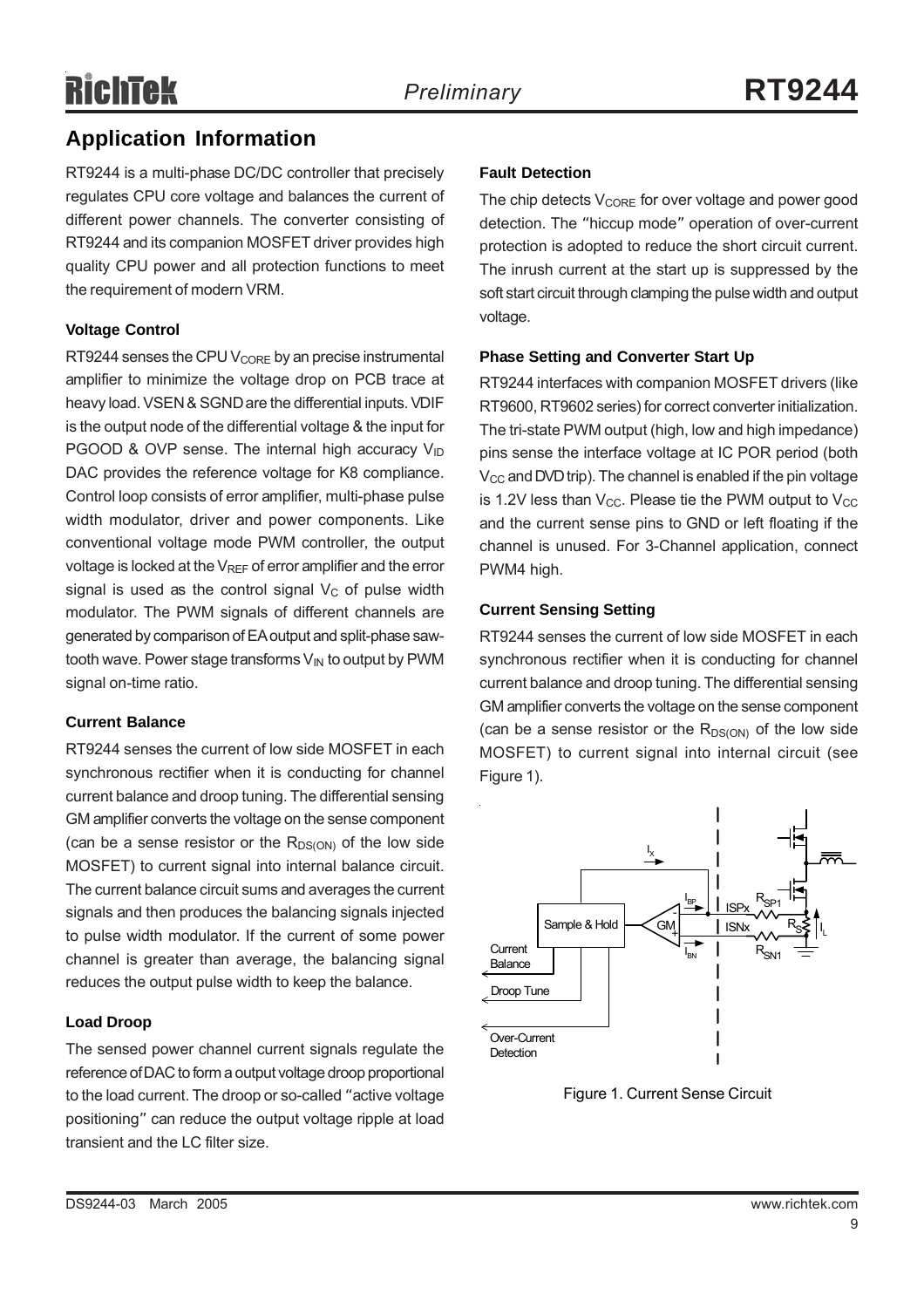The sensing circuit gets  $Ix = \frac{RATCO}{RSP}$  by local feedback. **Protection and SS Function**  $R_{SP}$  =  $R_{SN}$  to cancel the voltage drop caused by GM amplifier input bias current.  $I_X$  is sampled and held just before low side MOSFET turns off (See Figure 2). Therefore,  $lx = \frac{IL \times Rs}{RsP}$ 



PWM Signal & High Side MOSFET Gate Signal



Figure 2. Inductor Current and PWM Signal Low Side MOSFET Gate Signal

## **DAC Offset Voltage & Droop Tuning**

V<sub>CORE</sub> load droop (see Figure 3).

The DAC offset voltage is set by compensation network & VOSS pin external resistors by  $\left(\frac{1}{R \text{V} \text{OSS}}\right)^{\times} \frac{1}{4}$ . R R  $1V$  Rf1  $\frac{iv}{\text{V} \cdot \text{V} \cdot \text{V}}$   $\times$ ⎠  $\left(\frac{1}{2}\right)$ ⎝  $\big($ 

The DAC output voltage decreases by VADJ to form the The S/H current signals from power channels are injected to ADJ pin to create droop voltage. VADJ = RADJ $\times$  $\sum$ 2Ix



Figure 3. DAC Offset Voltage & Droop Tune Circuit

For OVP, the RT9244 detects the  $V_{\text{CORE}}$  by  $V_{\text{DIF}}$  pin voltage of the differential amplifier output. Eliminate the delay due to compensation network (compared to sensing FB voltage) for fast and accurate detection. The trip point of OVP is 140% of normal output level. The PWM outputs are pulled low to turn on the low side MOSFET and turn off the high side MOSFET of the synchronous rectifier at OVP. The OVP latch can only be reset by  $V_{CC}$  or DVD restart power on reset sequence. The PGOOD detection trip point of V<sub>CORE</sub> is 92% lower than the normal level. The PGOOD open drain output pulls low when  $V_{\text{CORE}}$  is lower than the trip point. For  $V_{ID}$  jumping issue, only power fail conditions (VCC & DVD are lower than trip point or OVP) reset the output low.

Soft-start circuit generates a ramp voltage by charging external capacitor with 13µA current after IC POR acts. The PWM pulse width and  $V_{\text{CORE}}$  are clamped by the rising ramp to reduce the inrush current and protect the power devices.

Over-current protection trip point is internally set at around 100µA for each channel. OCP is triggered if one channel S/H current signal I<sub>X</sub> >  $\left(\frac{0.6 \text{V}}{9 \text{K}}\right)$  × 1.5. Controller forces PWM output latched at high impedance to turn off both high and low side MOSFETs in the power stage and initial the hiccup mode protection. The SS pin voltage is pulled low with a 13 $\mu$ A current after it is less than 90% V<sub>CC</sub>. The converter restarts after SS pin voltage < 0.2V. Three times of OCP disable the converter and only release the latch by POR acts (see Figure 4). ⎠  $\left(\frac{0.6V}{2V}\right)$ ⎝  $\big($ 

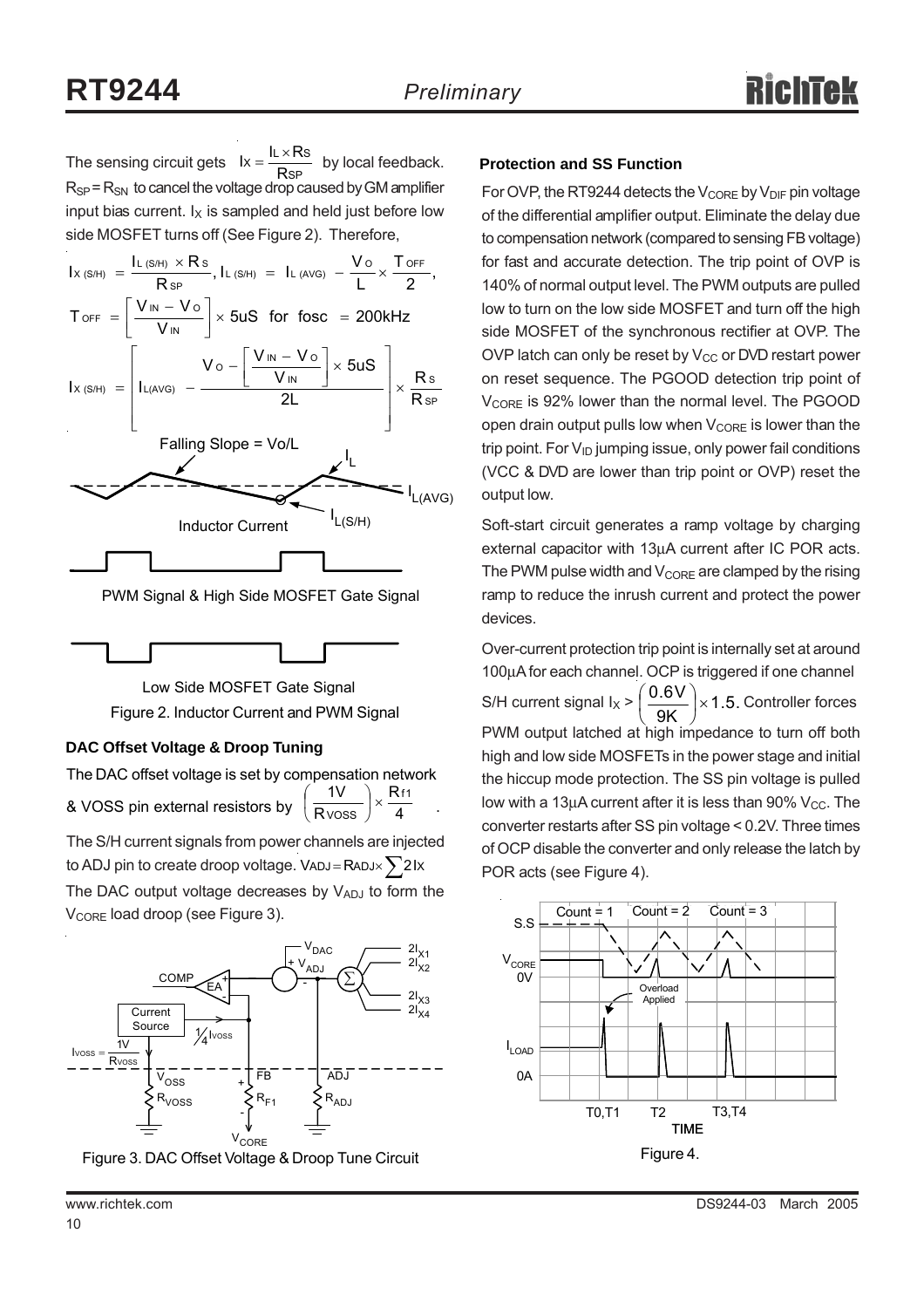## **3-Phase Converter and Components Function Grouping**



## **Design Procedure Suggestion**

## **Voltage Loop Setting**

- a. Output filter pole and zero (Inductor, output capacitor value & ESR).
- b. Error amplifier compensation & sawtooth wave amp litude (compensation network).
- c. Kelvin sense for  $V_{CORF}$ .

#### **Current Loop Setting**

- a. GM amplifier S/H current (current sense component Ron, ISPx & ISNx pin external resistor value, keep ISPx current < 60µA at full load condition for better load line linearity).
- b. Over-current protection trip point (Internal setting, keep ISPx current < 100µA at OCP condition for precision issue).

#### **VRM Load Line Setting**

- a. Droop amplitude (ADJ pin resistor).
- b. No load offset (additional resistor in compensation network).
- c. DAC offset voltage setting (VOSS pin & compen sation network resistor).

#### **Power Sequence & SS**

DVD pin external resistor and SS pin capacitor.

#### **PCB Layout**

- a. Kelvin sense for current sense GM amplifier input.
- b. Refer to layout guide for other item.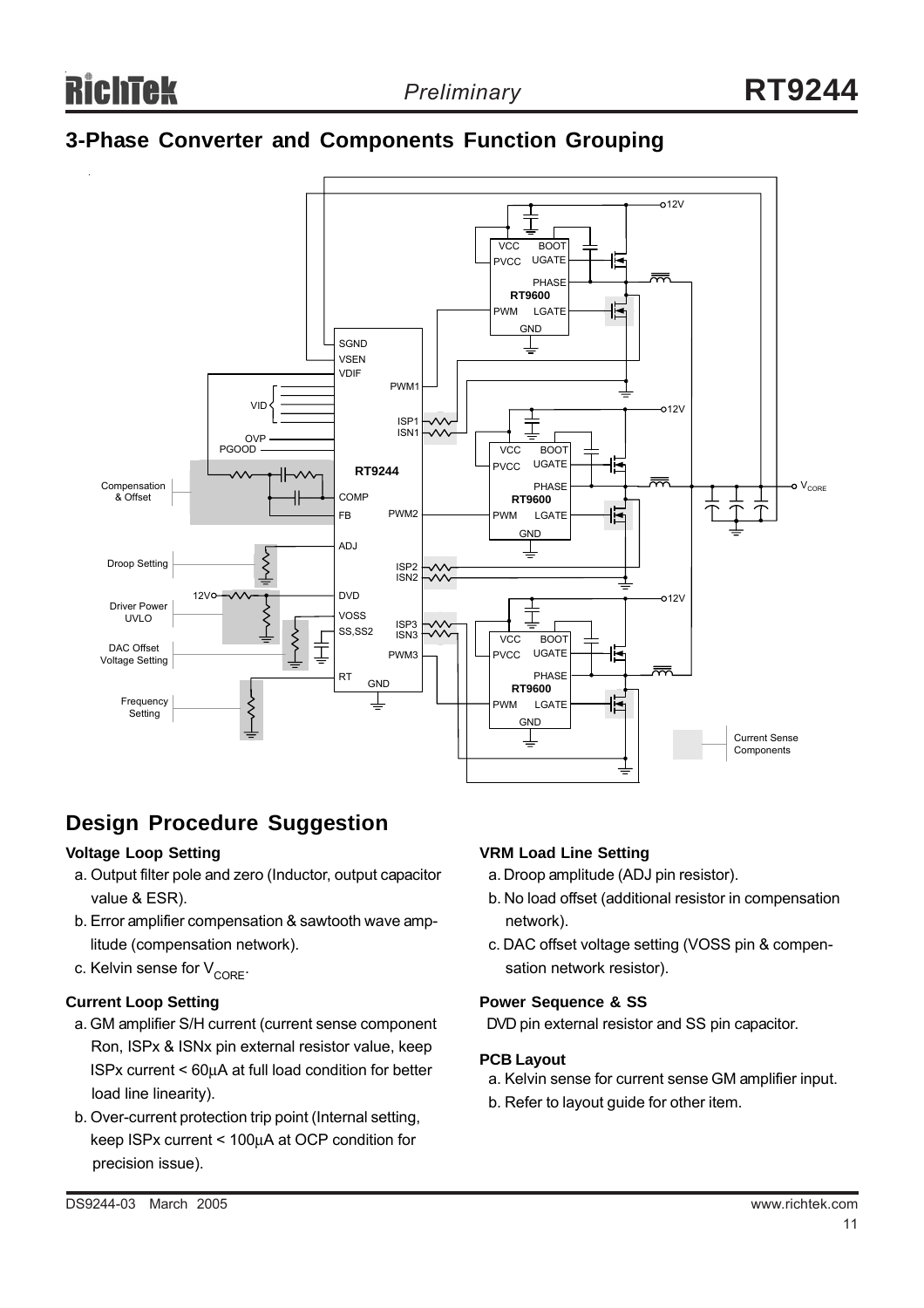## **Design Example**

## **Given:**

Apply for three phase converter

 $V_{IN}$  = 12V

 $V_{\text{CORE}} = 1.5V$ 

 $I_{LOAD (MAX)} = 60A$ 

 $V_{\text{DROOP}}$  = 120mV at full load

OCP trip point set at 33A for each channel (S/H)

 $R_{DS(ON)}$  = 6m $\Omega$  of low side MOSFET at 27°C  $L = 2uH$ 

 $C_{\text{OUT}} = 9,000 \mu F$  with 2m $\Omega$  ESR.

## **1. Compensation Setting**

a. Modulator Gain, Pole and Zero:

From the following formula:

Modulator Gain =  $\frac{100}{\text{V}_\text{RAMP}} = \frac{120}{190 \times 3} = 4.2$  (12.46dB) IN V V 12V 1.9V $\times\frac{3}{5}$ 

where  $V_{\text{RAMP}}$ : ramp amplitude of sawtooth wave

LC Filter Pole =  $\frac{1}{2\pi} \times \sqrt{LC}$  = 1.2kHz and 1 *π* 1

$$
ESR Zero = \frac{1}{2\pi x ESR x CovT} = 8.8kHz
$$

b. EA Compensation Network:

Select R1 = 2.4kΩ, R2 = 24kΩ, C1 = 6.6nF, C2 = 33pF and use the type 2 compensation scheme shown in Figure 5.





From the following formulas:

 $\sqrt{2}$ ⎠  $\left(\frac{C_1 \times C_2}{2}\right)$ ⎝  $\big($ +  $=\frac{1}{2\pi \times R_2 \times C_1}$ , F<sub>P</sub> =  $\frac{1}{2\pi \times R_1 \times C_1 \times C_1}$ 1 + C 2  $2x \left( \frac{C_1 \times C_2}{2} \right)$ P 2 X U 1 Z  $F_z = \frac{1}{2\pi x R_2 x C_1}, F_P = \frac{1}{2\pi x R_2 x}$ *C C*  $\pi$  x R<sub>2</sub> x C<sub>1</sub><sup> $\pi$ </sup> 2π x R<sub>2</sub> x  $\left(\frac{C_1 \times C_2}{C_1} \right)$ 1 2 Middle Band Gain =  $\frac{R}{R}$ 

By calculation, the  $F_Z$  = 1kHz,  $F_P$  = 200kHz and Middle Band Gain is 10 (i.e 20dB).

 The asymptotic bode plot of EA compensation and PWM loop gain is shown as Figure 6.



# **2. Droop & DAC Offset Setting**

 For each channel the load current is 60A / 3 = 20A and the ripple current, ∆I<sub>L</sub>, is given as:

$$
5us \times \frac{1.5V}{2uH} \times \left(1 - \frac{1.5V}{12V}\right) = 3.28A
$$

The load current, I<sub>L</sub>, at S/H is  $20A - \frac{\Delta I_L}{2} = 18.36A$ . Using the following formula to select the appropriate  $I_{X (MAX)}$  for the S/H of GM amplifier:

$$
I_{X(MAX)} = \frac{R_{DS(ON)} \times 18.36A}{R_{SP}}
$$

The suggested  $I_X$  is in the order of 50 to 60 $\mu$ A, select  $R_{SP}$  =  $R_{SN}$  = 2k $\Omega$ , then  $I_{X (MAX)}$  will be 55µA.

 $V_{DROOP}$  = 120mV = 55 $\mu$ A × 2 × 3 (phase no.) × R<sub>ADJ</sub>, therefore R<sub>ADJ</sub> will be 360Ω.

The  $R_{DS(ON)}$  of MOSFET varies with temperature rise. When the low side MOSFET working at 70°C and 5000ppm/ $\textdegree$ C temperature coefficient of  $R_{DS(ON)}$ , the  $R_{DS(ON)}$  at 70 $\degree$ C is given as:

6mΩ × {1+ (70°C – 27°C) × 5000ppm/°C} = 7.3mΩ.

 $R_{\mathsf{ADJ}}$  at 70°C is given as:

 $R_{ADJ-27°C} \times (R_{DS(ON)-27°C} / R_{DS(ON)-70°C}) = 296\Omega$ 

## **3. Over-Current Protection Setting**

OCP trip point is internally set at around 100 $\mu$ A of  $I_X$ for each channel. As above-selected  $R_{SP} = R_{SN} = 2k\Omega$ , the OCP trip point is found using:

100 $\mu$ A 2KΩ 6m $\Omega \times$ 33A R  $I_{X(OCP)} = \frac{R_{DS(ON)} \times I}{R_{SP}}$  $\alpha_{\text{(OCP)}} = \frac{\text{R}_{\text{DS(ON)}} \times \text{l}_{\text{L(TRIP)}}}{\sum_{n=1}^{\infty} \alpha_{\text{S}} \cdot \text{D} \cdot \text{D} \cdot \text{D}} = 100 \,\mu\text{m}$ 

## **4. Soft-Start Capacitor Selection**

 $C_{SS}$  = 0.1 $\mu$ F is the suitable value for most application.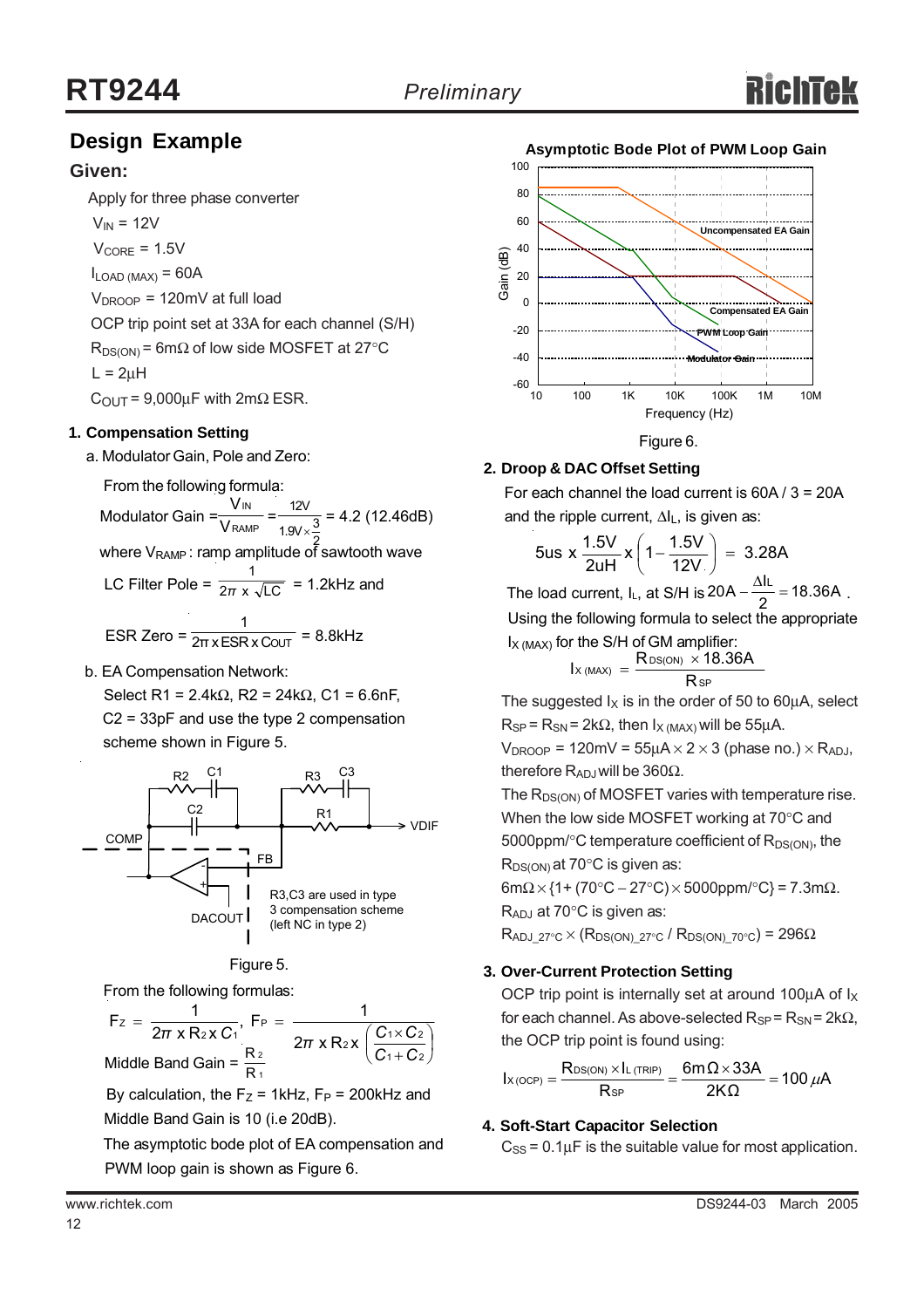# **Layout Guide**

Place the high-power switching components first, and separate them from sensitive nodes.

**1. Most critical path: the current sense circuit is the most sensitive part of the converter. The current sense resistors tied to ISP1,2,3,4 and ISN1,2,3,4 should be located not more than 0.5 inch from the IC and away from the noise switching nodes. The PCB trace of sense nodes should be parallel and as short as possible.** Kelvin connection of the sense component (additional sense resistor or MOSFET R<sub>DS(ON)</sub>) ensures the accurate **stable current sensing.**

# **Keep well Kelvin sense to ensure the stable operation!**

- 2. Switching ripple current path:
	- a. Input capacitor to high side MOSFET.
	- b. Low side MOSFET to output capacitor.
	- c. The return path of input and output capacitor.
	- d. Separate the power and signal GND.
	- e. The switching nodes (the connection node of high/low side MOSFET and inductor) is the most noisy points. Keep them away from sensitive small-signal node.
	- f. Reduce parasitic R, L by minimum length, enough copper thickness and avoiding of via.
- 3. MOSFET driver should be closed to MOSFET.
- 4. The compensation, bypass and other function setting components should be near the IC and away from the noisy power path.



Figure 7. Power Stage Ripple Current Path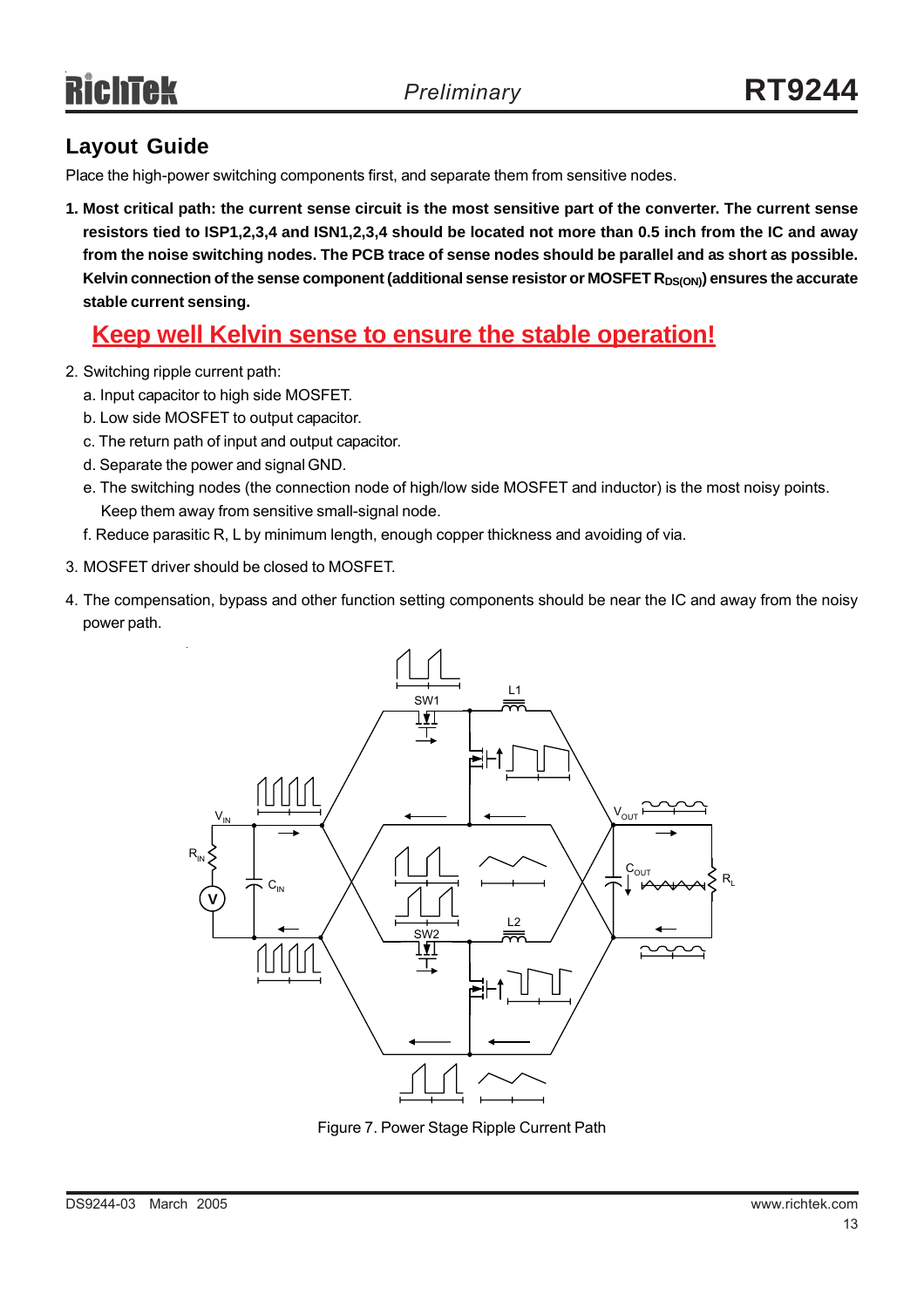

Figure 8. Layout Consideration